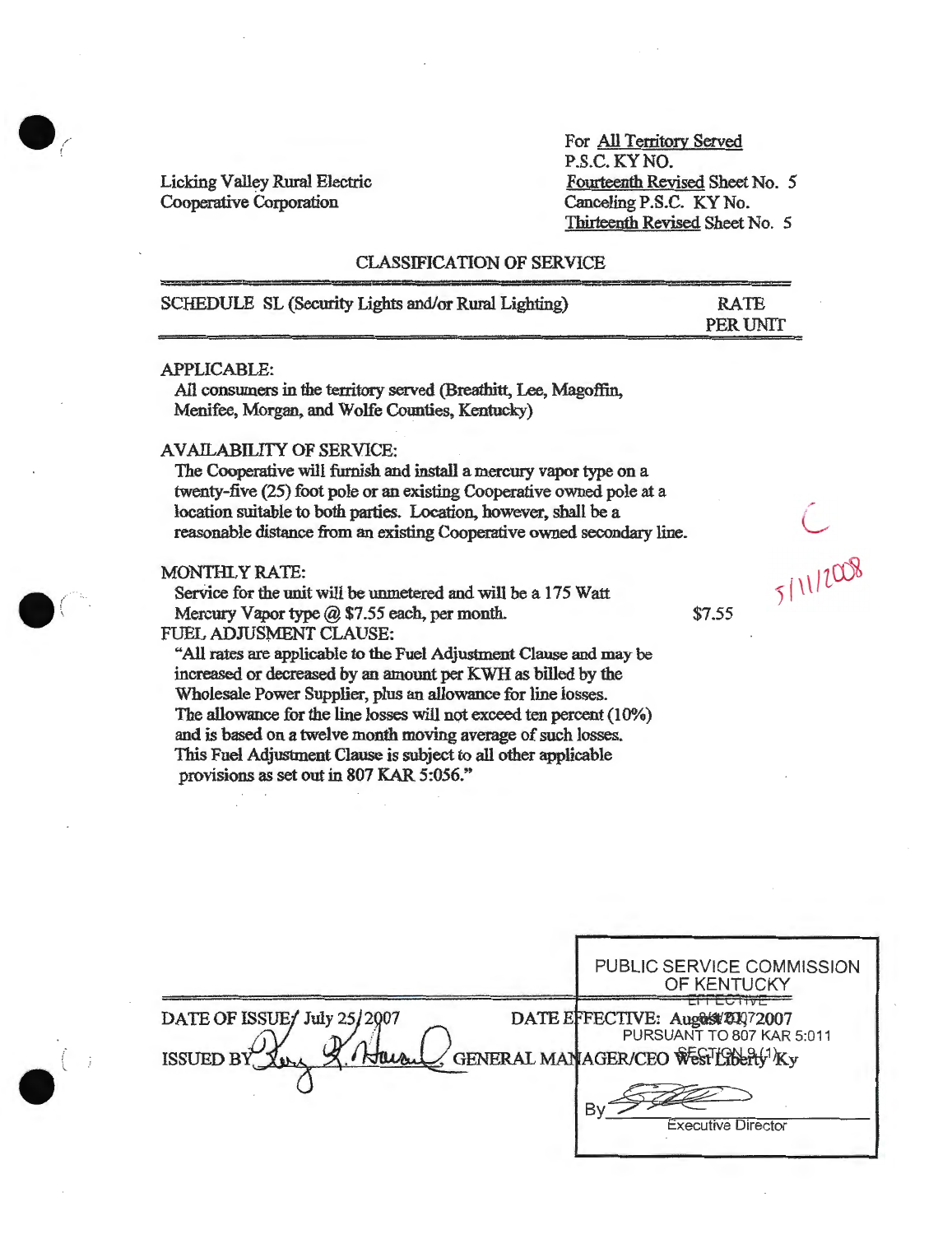For All Territory Served  $P.S.C.KY No.$ Revision \_\_\_ Sheet No. 48 Canceling P.S.C. KY No. Original Sheet No. 48

## RULES AND REGULATIONS

\*\*\*\*\*\*\*\*\*\*\*\*\*\*\*\*\*\*\*\*\*\*\*\*\*\*\*\*\*\*\*\*\*\*\*\*\*\*\*\*\*\*\*\*\*\*\*\*\*\*\*\*\*\*\*\*\*\*\*\*\*\*\*\*\*\*

### EXHIBIT A

#### AVERAGE UNDERGROUND COST DIFFERENTIAL

|                                                        | Primary | Secondary |          |
|--------------------------------------------------------|---------|-----------|----------|
| * Average cost of Single Phase<br>Underground per foot | \$8.48  | \$7.55    |          |
| * Average cost of Single Phase<br>Overhead per foot    | \$4.63  | \$4.96    |          |
| * Average cost Differential<br>per foot                | \$3.85  | \$2.59    | 717/2009 |

**NOTE:** Does not include Rock Clause

Licking Valley Rural Electric

Cooperative Corporation

#### TYPICAL ROCK CLAUSE

An additional thirty dollars (\$30.00) per linear trench foot shall be charged where extremely rocky conditions are encountered, such conditions being defined as limestone or other hard stratified material in a continuous volume of at least one cubic yard or more cannot be removed using ordinary excavation equipment.

NOTE: The thirty dollars (\$30.00) per linear trench foot figured is used as an example only and will be increased or decreased according to the current prices supplied by contractors at the time the construction is to be performed.

|                                                                                       | PUBLIC SERVICE COMMISSION<br>OF KENTUCKY<br><b>EFFECTIVE</b>                                                        |
|---------------------------------------------------------------------------------------|---------------------------------------------------------------------------------------------------------------------|
| DATE OF ISSUE January 05, 2007 DATE EFFECTIVE FURSUAL<br>ISSUED BY<br>name of officer | 215/2007<br>O 807-KAR 5:01.1<br><b>SECTION</b><br>ENERAL MANAGER (CEO Most Iiborty, Ky<br><b>Executive Director</b> |



•

•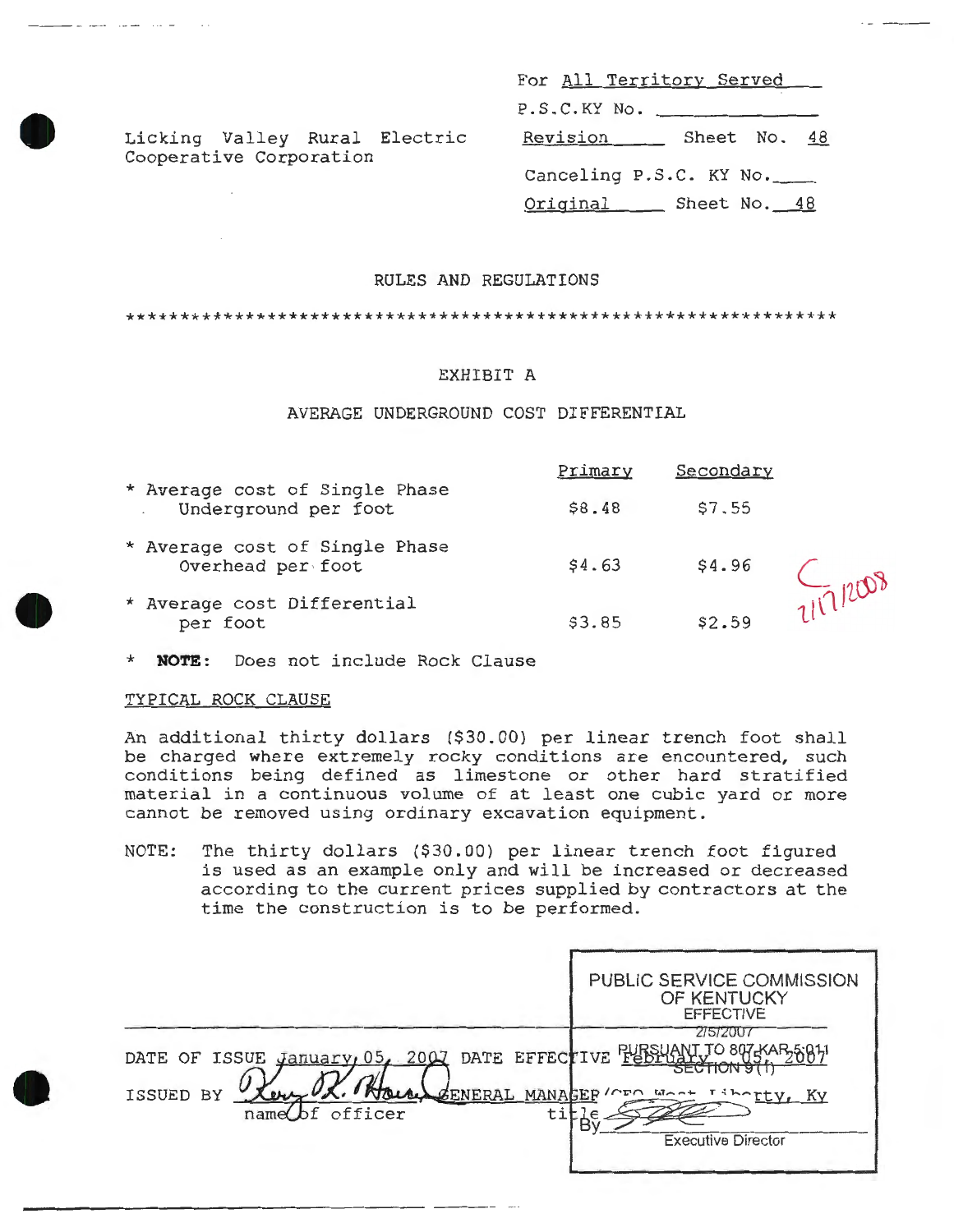| P.S.C. KY. NO. 1                                           |
|------------------------------------------------------------|
| CANCELS P.S.C. KY. NO.                                     |
|                                                            |
|                                                            |
| LICKING VALLEY RECC                                        |
|                                                            |
| 0F<br>WEST LIBERTY, KENTUCKY                               |
|                                                            |
| RATES, RULES AND REGULATIONS FOR PURCHASING                |
| ELECTRIC POWER SERVICE                                     |
| AT                                                         |
| VARIOUS LOCATIONS<br>WITHIN ITS SERVICE AREA               |
| FRC: I                                                     |
|                                                            |
| QUALIFIED COGENERATION AND                                 |
| SMALL POWER PRODUCTION FACILITIES                          |
| OVER 100 KW                                                |
| FILED WITH PUBLIC SERVICE COMMISSION OF                    |
| KENTUCKY                                                   |
|                                                            |
| <b>EFFECTIVE</b><br>June 28, 1984<br>ISSUED July 23, 1984  |
| $\bullet_\bullet$                                          |
| ISSUED BY Licking Valley RECC<br>PUBLIC SERVICE COMMISSION |
| (Name of Utility)<br>OF KENTUCKY<br><b>EFFECTIVE</b>       |
| JUN 2 8 1964                                               |
| BY<br>PURSUANT TO 807 KAR 5:011,                           |
| SECTION 9(1)<br>m C<br>GENERAL MANAGER                     |
| ٠.                                                         |
|                                                            |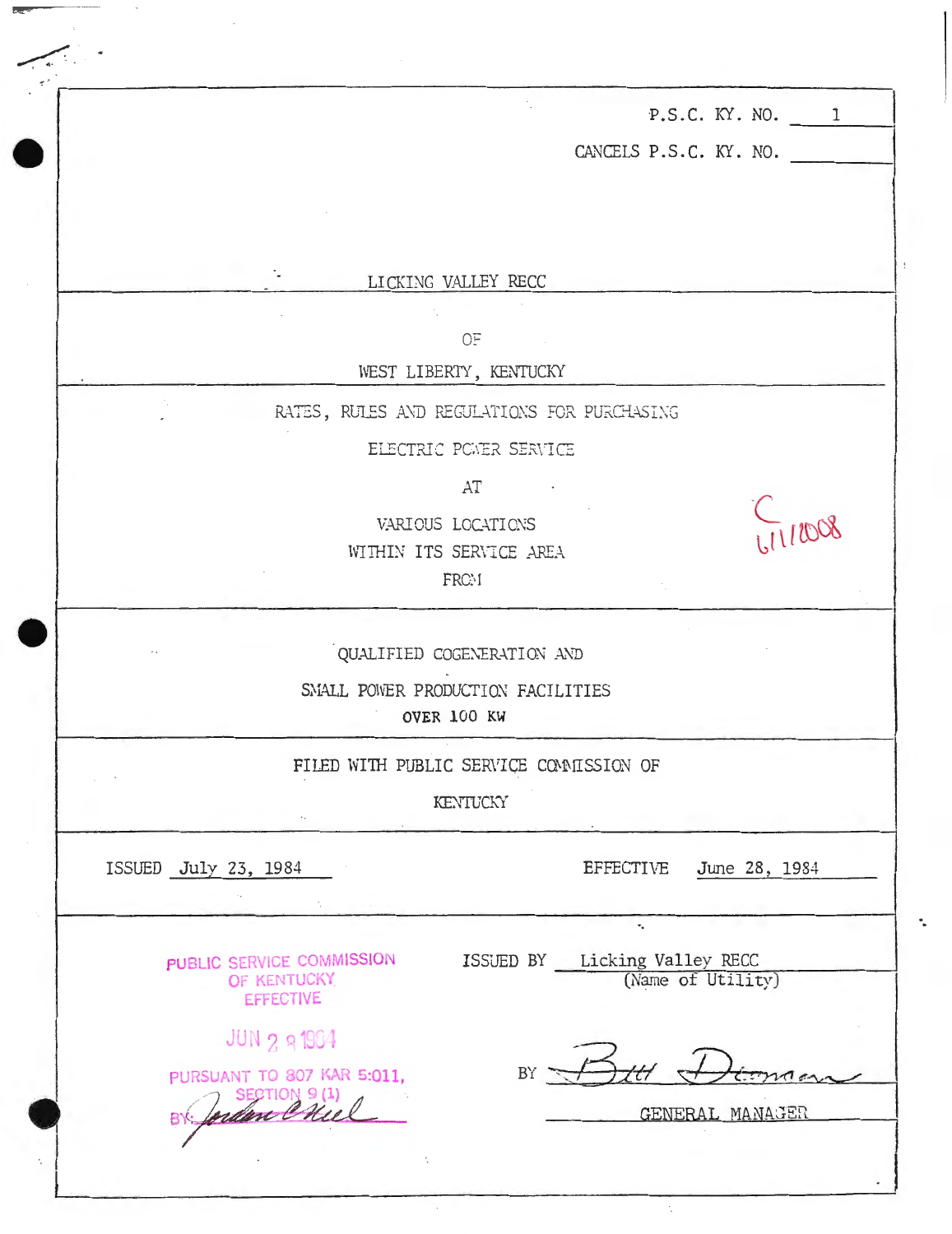|                     |                             |                                                                              |                                     |           |                    | FOR Territory Served       |
|---------------------|-----------------------------|------------------------------------------------------------------------------|-------------------------------------|-----------|--------------------|----------------------------|
|                     |                             |                                                                              |                                     |           |                    | Community Town or City     |
|                     |                             |                                                                              |                                     |           | P.S.C. No. 1       |                            |
|                     |                             |                                                                              |                                     |           |                    | ORIGINAL SHEET NO. 1       |
|                     | LICKING VALLEY RECC         |                                                                              |                                     |           |                    | CANCELLING P.S.C. NO.      |
|                     | Name of Issuing Corporation |                                                                              |                                     |           |                    |                            |
|                     |                             |                                                                              |                                     |           |                    | ORIGINAL SHEET NO.         |
|                     |                             |                                                                              |                                     |           |                    |                            |
|                     |                             | CLASSIFICATION OF SERVICE                                                    |                                     |           |                    |                            |
|                     |                             |                                                                              |                                     |           |                    |                            |
|                     |                             |                                                                              |                                     |           |                    | PER UNIT                   |
|                     |                             | Cogeneration and Small Power Production Rate Schedule                        |                                     |           |                    |                            |
| <b>AVAILABILITY</b> |                             |                                                                              |                                     |           |                    |                            |
|                     |                             |                                                                              |                                     |           |                    |                            |
| よんじょう こうしょう         |                             |                                                                              |                                     |           |                    | <b>EFFECTIVE</b>           |
| RATE SCHEDULE       |                             |                                                                              | LIVIDOF                             |           | <b>JUN 2 81901</b> | PURSUANT TO 807 KAR 5:011. |
| 2. Energy           | 1. Capacity - \$0.00        |                                                                              |                                     | BY:       |                    | Jordan E Mel               |
|                     | calendar years:             | A base payment per kWh of energy as listed below for the appropriate         |                                     |           |                    |                            |
|                     | $\sim$ $\sim$<br>Year       | 0-50 MV                                                                      | 50-100 NW                           |           |                    |                            |
|                     | 1982                        | $1.463 \div$                                                                 | $1.421\dot{\epsilon}$               |           |                    |                            |
|                     | 1983<br>1984                | $1.535 \notin$<br>$1.686 \notin$                                             | 1.499 $\star$<br>1.659 $\diamond$   |           |                    |                            |
|                     | 1985<br>1986                | 1.625c<br>$1.732 \notin$                                                     | $1.596 \div$<br>$1.711 \; \epsilon$ | $\cdot$ : |                    |                            |
|                     | 1987                        | 1.897c                                                                       | $1.870 \xi$                         |           |                    |                            |
| DATE OF ISSUE       |                             | July 23, 1984                                                                |                                     |           | DATE EFFECTIVE     | June 28, 1984              |
| ISSUED BY-          |                             |                                                                              | TITLE                               |           |                    | GENERAL MANAGER            |
|                     | Name of Officer             |                                                                              |                                     |           |                    |                            |
|                     |                             | Issued by authority of an Order of the Public Service Commission of Kentucky |                                     |           |                    |                            |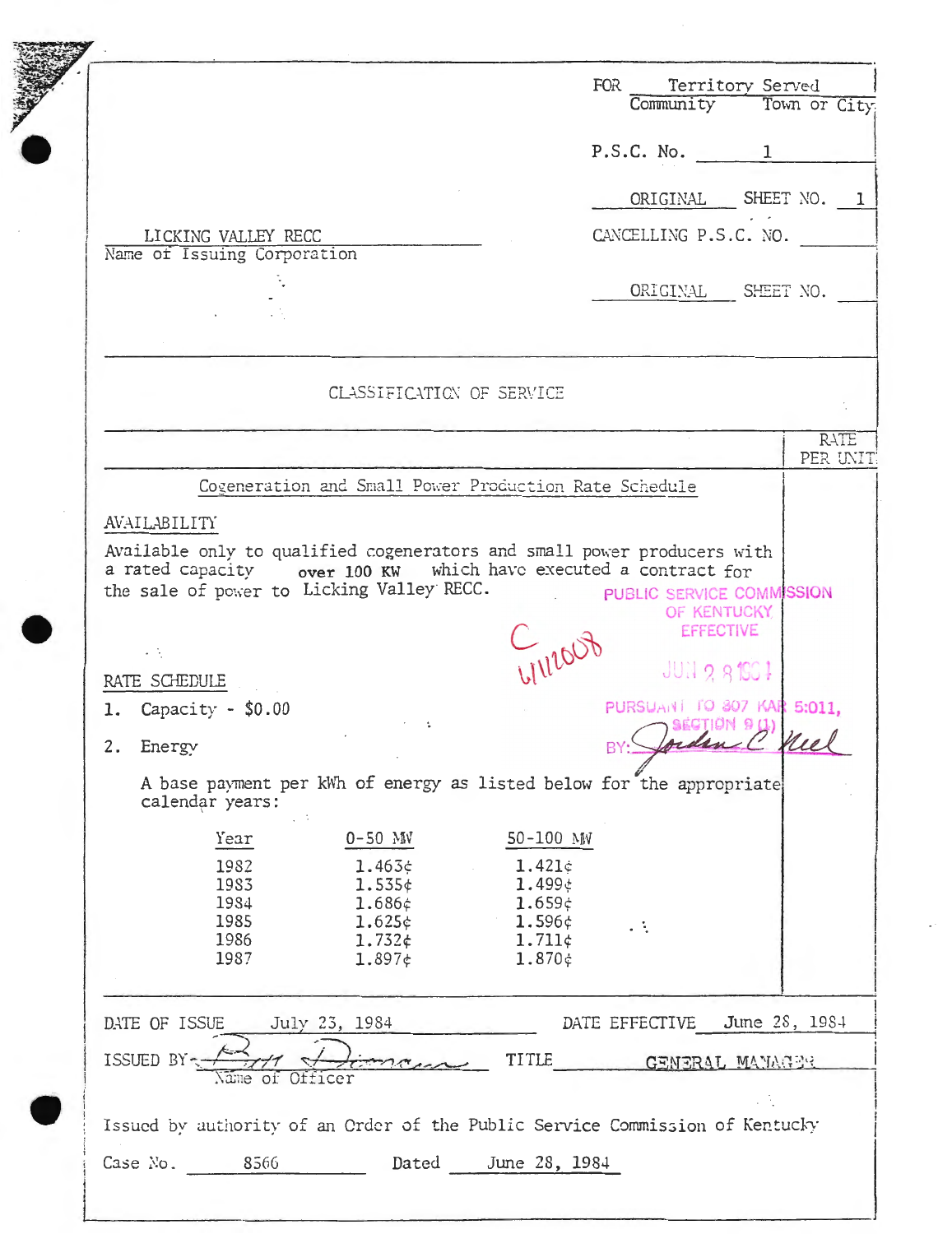|    |                                                                                                                                                                                                        | FOR<br>Territory Served<br>Community Town or City                |
|----|--------------------------------------------------------------------------------------------------------------------------------------------------------------------------------------------------------|------------------------------------------------------------------|
|    |                                                                                                                                                                                                        | P.S.C. No. $1$                                                   |
|    |                                                                                                                                                                                                        | ORIGINAL SHEET NO. 2                                             |
|    | LICKING VALLEY RECC                                                                                                                                                                                    | CANCELLING P.S.C. NO.                                            |
|    | Name of Issuing Corporation                                                                                                                                                                            | ORIGINAL SHEET NO.                                               |
|    | CLASSIFICATION OF SERVICE                                                                                                                                                                              |                                                                  |
|    |                                                                                                                                                                                                        | <b>RATE</b>                                                      |
|    | TERMS AND CONDITIONS                                                                                                                                                                                   | PER UNIT                                                         |
|    | 1. All payments due the seller are payable on or before the twentieth<br>day of the month following the month for which payment is due unless<br>other arrangements are specifically contracted for.   |                                                                  |
|    | 2. All power from qualifying facilities will be sold to<br>Licking Valley RECC.                                                                                                                        |                                                                  |
| 3. | Seller shall provide good quality electric power within reasonable<br>range of voltage, frequency, flicker, harmonic currents, and power<br>factor.                                                    | PUBLIC SERVICE COMMISSION                                        |
| 4. | Seller shall provide reasonable protection for the<br>Licking Valley RECC system and East Kentucky PowerVIVE<br>System including, but not limited to, the following:                                   | OF KENTUCKY                                                      |
|    | Synchonization<br>a.<br>b. Phase and Ground Faults<br>High or Low Voltage<br>c.<br>d. High or Low Frequency                                                                                            | <b>JUN 2 81561</b><br>PURSUANT TO 807 KAR 5:011,<br>SECTION 9(1) |
|    | 5. Seller shall provide lockable disconnect switch accessible at all<br>times by Licking Valley<br>Kentucky Power personnel.                                                                           | RECC and East                                                    |
| 6. | Seller shall design, construct, install, own, operate, and main-<br>tain the qualifying facility in accordance with all applicable<br>codes, laws, regulation and generally accepted utility practice. |                                                                  |
|    | 7. Seller's plans must be approved by Licking Valley<br>RECC and East Kentucky Power Cooperative.                                                                                                      |                                                                  |
|    | DATE OF ISSUE<br>July 23, 1984                                                                                                                                                                         | DATE EFFECTIVE June 28, 1984                                     |
|    | TITLE<br>ISSUED BY<br>TAMAN<br>Name of Officer                                                                                                                                                         | GENERAL MANAGER                                                  |
|    | Issued by authority of an Order of the Public Service Commission of Kentucky<br>Case No. 8566 Dated June 28, 1984                                                                                      |                                                                  |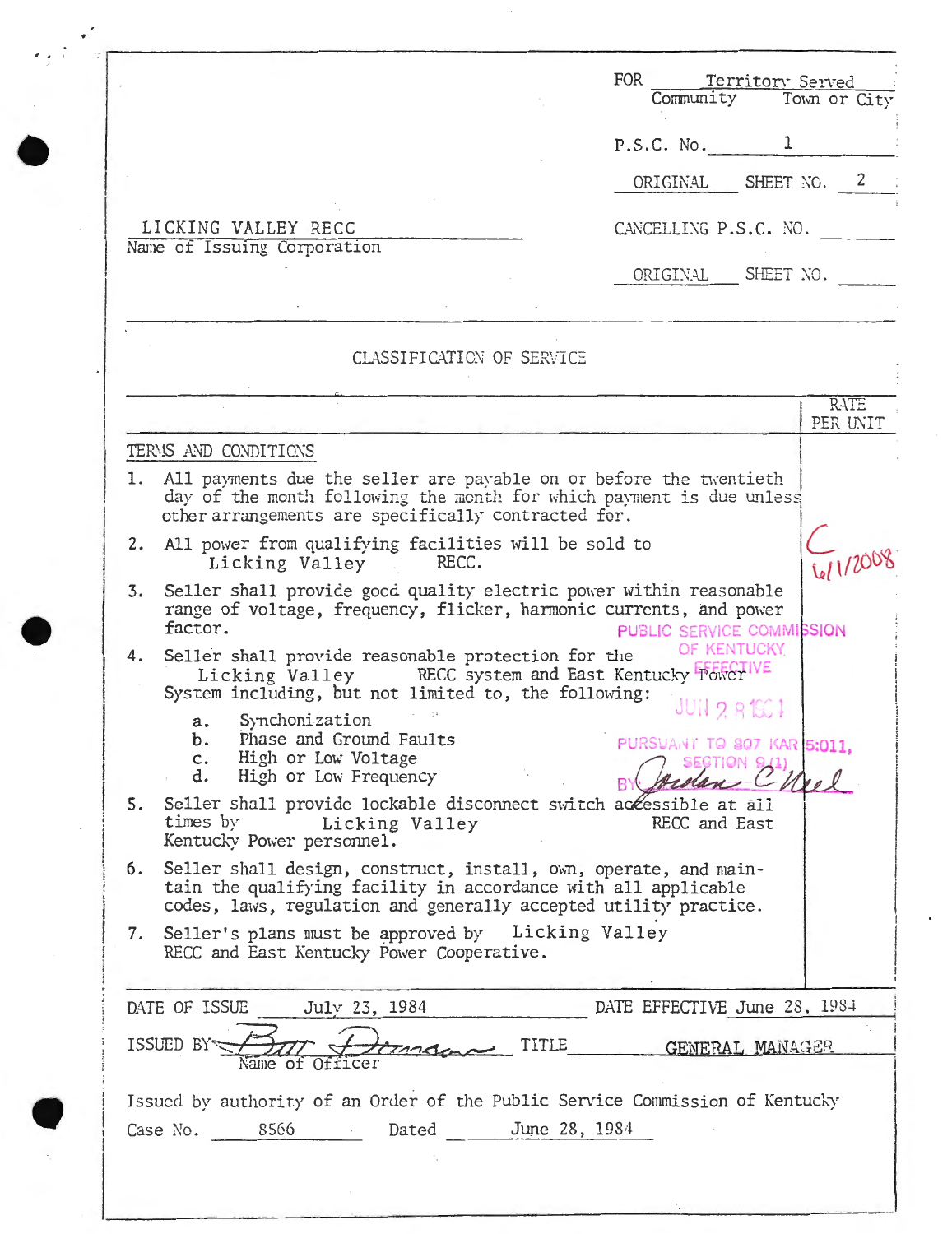|     |                                                                                                                                                                                                                                                     | FOR Territory Served<br>Community Town or City     |
|-----|-----------------------------------------------------------------------------------------------------------------------------------------------------------------------------------------------------------------------------------------------------|----------------------------------------------------|
|     |                                                                                                                                                                                                                                                     | P.S.C. NO. 1                                       |
|     |                                                                                                                                                                                                                                                     | ORIGINAL SHEET NO. 3                               |
|     | LICKING VALLEY RECC                                                                                                                                                                                                                                 | CANCELLING P.S.C. NO.                              |
|     | Name of Issuing Corporation                                                                                                                                                                                                                         | ORIGINAL SHEET NO.                                 |
|     | CLASSIFICATION OF SERVICE                                                                                                                                                                                                                           |                                                    |
|     |                                                                                                                                                                                                                                                     | RATE<br>PER UNIT                                   |
|     | 8. Seller shall maintain operations and maintenance records including<br>start-up and down time.                                                                                                                                                    |                                                    |
| 9.  | Seller shall reimburse Licking Valley RECC for any addi-<br>tional costs as a result of interconnecting with the seller includ-<br>ing operation, maintenance, administration, and billing expenses.                                                |                                                    |
|     | 10. Seller shall allow 24 hour access to all metering equipment for<br>Licking Valley                                                                                                                                                               | RECC and East Kentucky Power personnel.            |
|     | 11. Seller shall contract with member cooperative for stand-by power<br>to meet seller's power needs when seller's generation is down.                                                                                                              |                                                    |
| 12. | Seller shall provide space for the interconnection facility at no<br>Licking Valley RECC or East Kentucky Power<br>cost to<br>Cooperative.                                                                                                          |                                                    |
| 13. | Seller agrees to indemnify and hold harmless Licking PVR11FeSERVICE COMMISSION<br>RECC, East Kentucky Power Cooperative, their directors, officeP5 KENTUCKY<br>employees or agents from all actions except as may be solely caused TIVE<br>by them. |                                                    |
| 14. | Seller shall obtain insurance in at least the following amounts for $\beta$ $\beta$<br>each occurrence:                                                                                                                                             | PURSUANT TO 80/ KAR 5:011                          |
|     | a. Public Liability for Bodily Injury - \$1,000,000<br>b. Property Damage - $$500,000$                                                                                                                                                              | orden Cheel                                        |
| 15. | Seller shall have sole responsibility for the safety and <i>A</i> electrical<br>protection of seller's facilities.                                                                                                                                  |                                                    |
| 16. | Initial contract term shall be for a minimum of two years. Contract<br>may be terminated by Licking Valley RECC for a material<br>breach by seller of its obligation under the contract upon 30 days notice.                                        |                                                    |
|     | DATE OF ISSUE<br>July 23, 1984<br>Tingna TITLE<br>ISSUED BY<br>Name of Officer                                                                                                                                                                      | DATE EFFECTIVE<br>June 28, 1984<br>GENERAL MANAGER |
|     | Issued by authority of an Order of the Public Service Commission of Kentucky                                                                                                                                                                        |                                                    |
|     | Dated June 28, 1984<br>Case No. 8566                                                                                                                                                                                                                |                                                    |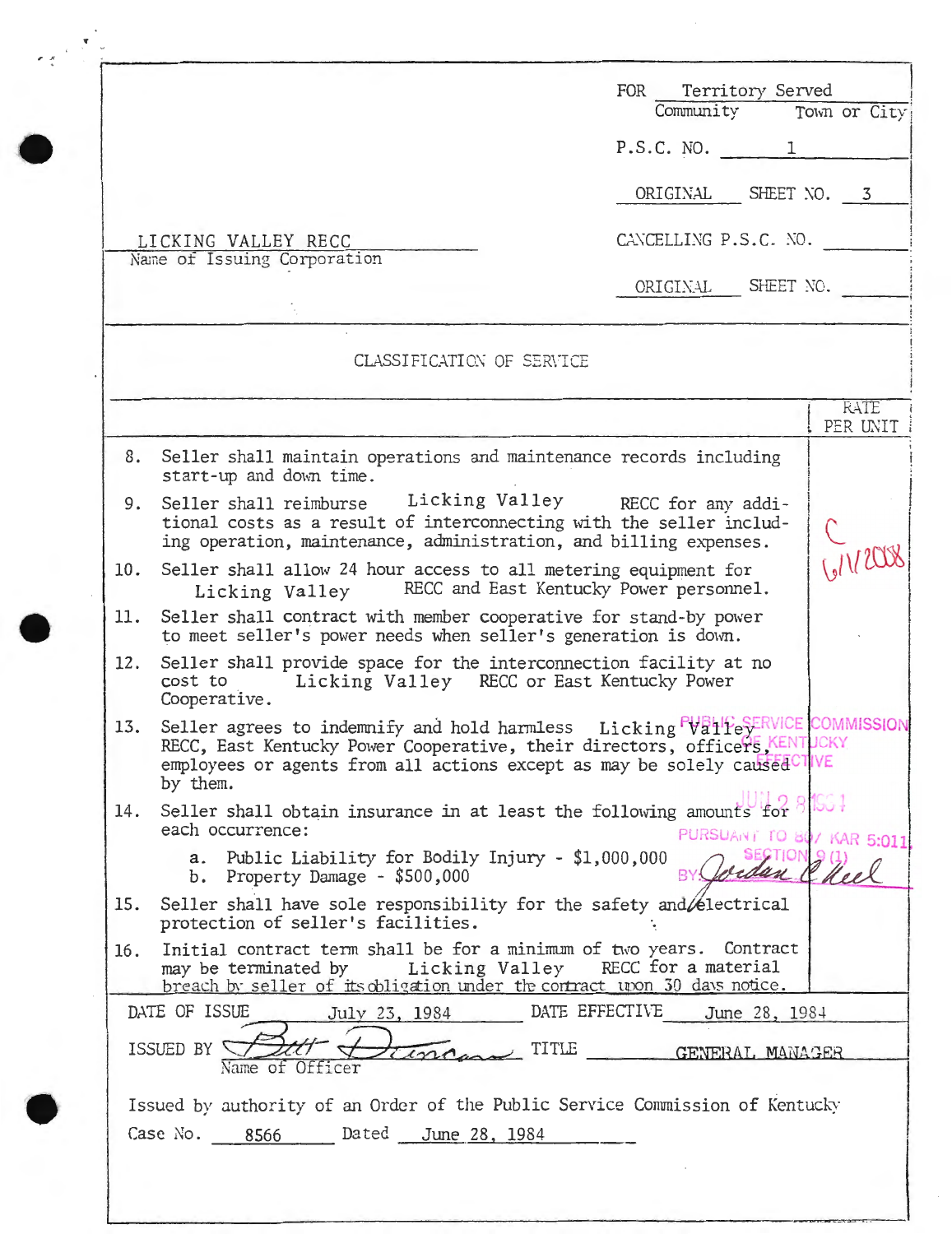P.S.C. KY NO. 2

CANCELS P.S.C. KY NO. 1

LlCKlNG VALLEY RECC

OF

WEST LIBERTY, KENTUCKY

RATES, RULES, AND REGULATIONS FOR PURCHASING

ELECTRIC POWER AND ENERGY

AT

VARIOUS LOCATIONS THROUGHOUT KENTUCKY

FROM  $\bigcup$ 

PROM PROMENTION AND

SMALL POWER PRODUCTION FACILITIES Of 100 KW or Less

FILED WITH THE PUBLIC SERVICE COMMISSION OF KENTUCKY

ISSUED February 7, 2005

••

·-

••

EFFECTIVE March 7, 2005

ISSUED BY Licking Valley RECC BY PUBLIC SERVICE COMMISSION OF KENTUCKY General Manager/CEO 3/7/2005 PURSUANT TO 807 KAR 5:01 SECTION 9 (1) ET/CEO<br>
PURSUANT TO 807 KAR 5:01<br>
SECTION 9 (1)<br>
By Executive Director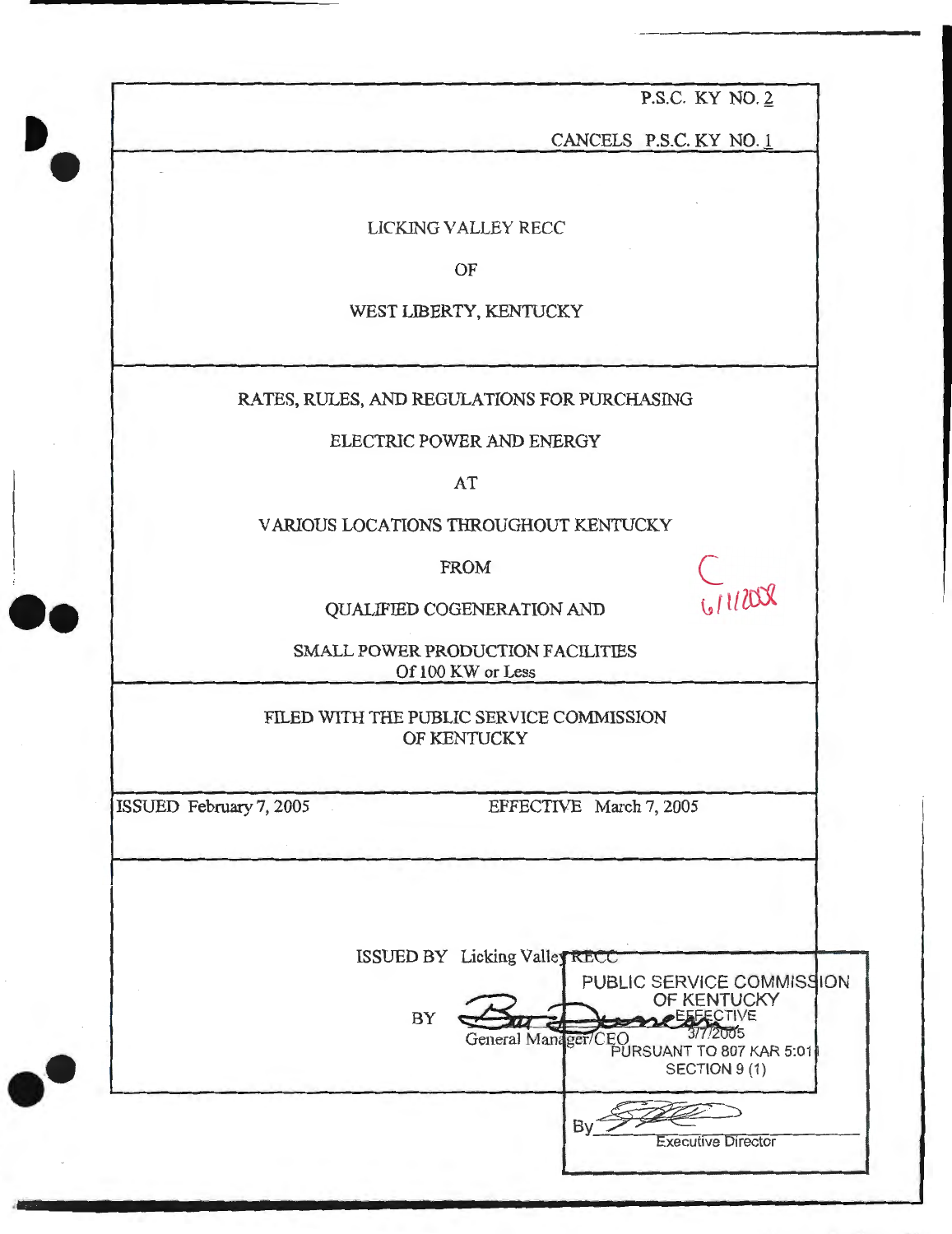For Area Served P.S.C. No. 2 Original Sheet No. 1 Canceling P.S.C. No. 1 Original Sheet No. 1

# LICKING VALLEY RECC

# COGENERATION AND SMALL POWER PRODUCTION POWER PURCHASE RATE SCHEDULE LESS THAN 100 kW

# **AVAILABILITY**

Available only to qualified cogeneration or small power production facilities with a design capacity of less than 100 kW which have executed a contract with Licking Valley RECC and East Kentucky Power Cooperative for the purchase of electric power by East Kentucky Power Cooperative.

# **RATES**

••

1. Capacity

 $7112008$ 

- a. \$8.47 per kW per year is applicable if cogenerator or small power producer is dispatched by East Kentucky Power Cooperative.
- b. \$0.00110 per kWh is applicable if cogenerator or small power producer is not dispatched by East Kentucky Power Cooperative.
- 2. Energy- A base payment per kWh is listed below for a time-differentiated basis or a nontime differentiated basis for the specified years.
	- a. Time Differentiated Rates:

|      |           | Winter    |           | Summer    |
|------|-----------|-----------|-----------|-----------|
| Year | On-Peak   | Off-Peak  | On-Peak   | Off-Peak  |
| 2005 | \$0.04565 | \$0.03311 | \$0.04093 | \$0.01991 |
| 2006 | \$0.04280 | \$0.03116 | \$0.04304 | \$0.02115 |
| 2007 | \$0.04479 | \$0.03179 | \$0.04251 | \$0.02129 |
| 2008 | \$0.04256 | \$0.02929 | \$0.04506 | \$0.01874 |
| 2009 | \$0.03876 | \$0.02682 | \$0.03901 | \$0.01667 |

## b. Non-Time Differentiated Rates:

 $\frac{1}{100}$  ISSUED BY  $\frac{1}{200}$  to  $\frac{1}{200}$  TITLE General Manag

DATE OF ISSUE February 7, 2005

|      |           |           |           | <b>PUBLIC SERVICE COMMISSION</b> |
|------|-----------|-----------|-----------|----------------------------------|
| Year | 2005      | 2006      | 2007      | 2009 F KENTUG609                 |
| Rate | \$0.03502 | \$0.03437 | \$0.03498 | 27/20000000014<br>\$0.03360      |
|      |           |           |           | PURSUANT TO 807 KAR 5:011        |



·-

Executive Director

DATE EFFECTIVE March \$2,200 N 9 (1)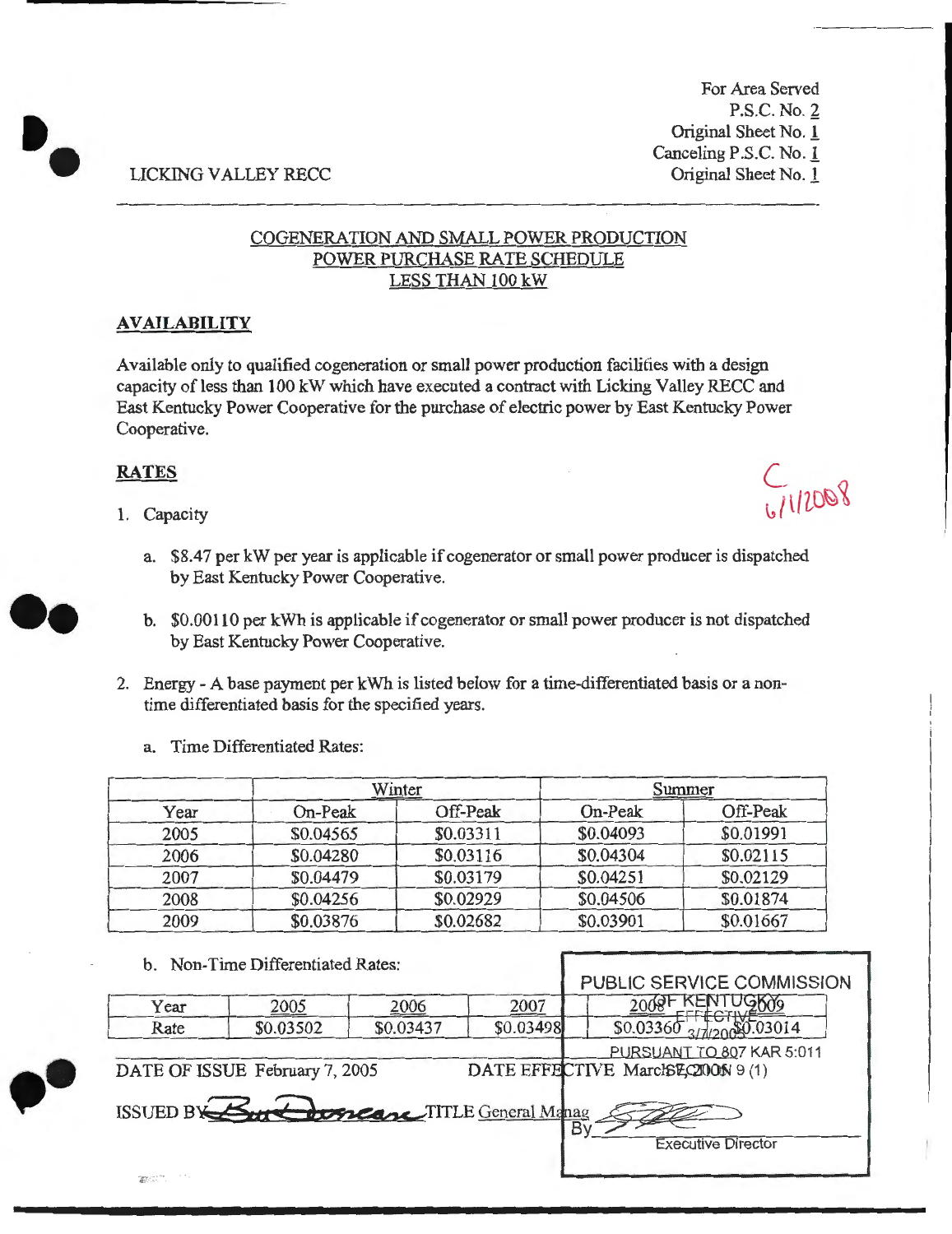For Area Served P.S.C. No. 2 Original Sheet No. 2 Canceling P.S.C. No. 2 Original Sheet No. 2

c

# LICKING VALLEY RECC

•.

·-

The on-peak and off-peak energy rates are applicable during the hours listed below for each season:

| Winter (October - April) |                            |  |  |  |  |
|--------------------------|----------------------------|--|--|--|--|
| <b>On-Peak</b>           | 7:00 a.m. - 12:00 noon     |  |  |  |  |
|                          | $5:00$ p.m. $-10:00$ p.m.  |  |  |  |  |
| <b>Off-Peak</b>          | $12:00$ noon $-5:00$ p.m.  |  |  |  |  |
|                          | $10:00$ p.m. $-7:00$ a.m.  |  |  |  |  |
| Summer (May - September) |                            |  |  |  |  |
| <b>On-Peak</b>           | $10:00$ a.m. $-10:00$ p.m. |  |  |  |  |

**Off-Peak** 10:00 p.m. - 10:00 a.m.

## TERMS AND CONDITIONS ~ *( \{* tro&

- 6. All power from a Qualifying Facility (QF) will be sold only to East Kentucky Power Cooperative.
- 7. Seller must provide good quality electric power within a reasonable range of voltage, frequency, flicker, harmonic currents, and power factor.
- 8. Qualifying Facility (QF) shall provide reasonable protection for EKPC and Licking Valley RECC.
- 9. Qualifying Facility (QF) shall design, construct, install, own, operate, and maintairi the Qualifying Facility in accordance with all applicable codes, laws, regulations, and generally accepted utility practices.
- 10. Qualifying Facility shall reimburse EKPC and Licking Valley RECC for all costs incurred as a result of interconnecting with the QF, including operation, maintenance, administration, and billing.

| DATE OF ISSUE February 7, 2005 |                             | PUBLIC SERVICE COMMISSION<br>OF KENTUCKY<br><b>EFFECTIVE</b><br>3/7/2005<br>PURSUANT TO 807 KAR 5:011<br>DATE EFFECTIVE MarcleEC2000519(1) |
|--------------------------------|-----------------------------|--------------------------------------------------------------------------------------------------------------------------------------------|
| <b>ISSUED BY</b>               | Correan TITLE General Manag | <b>Executive Director</b>                                                                                                                  |